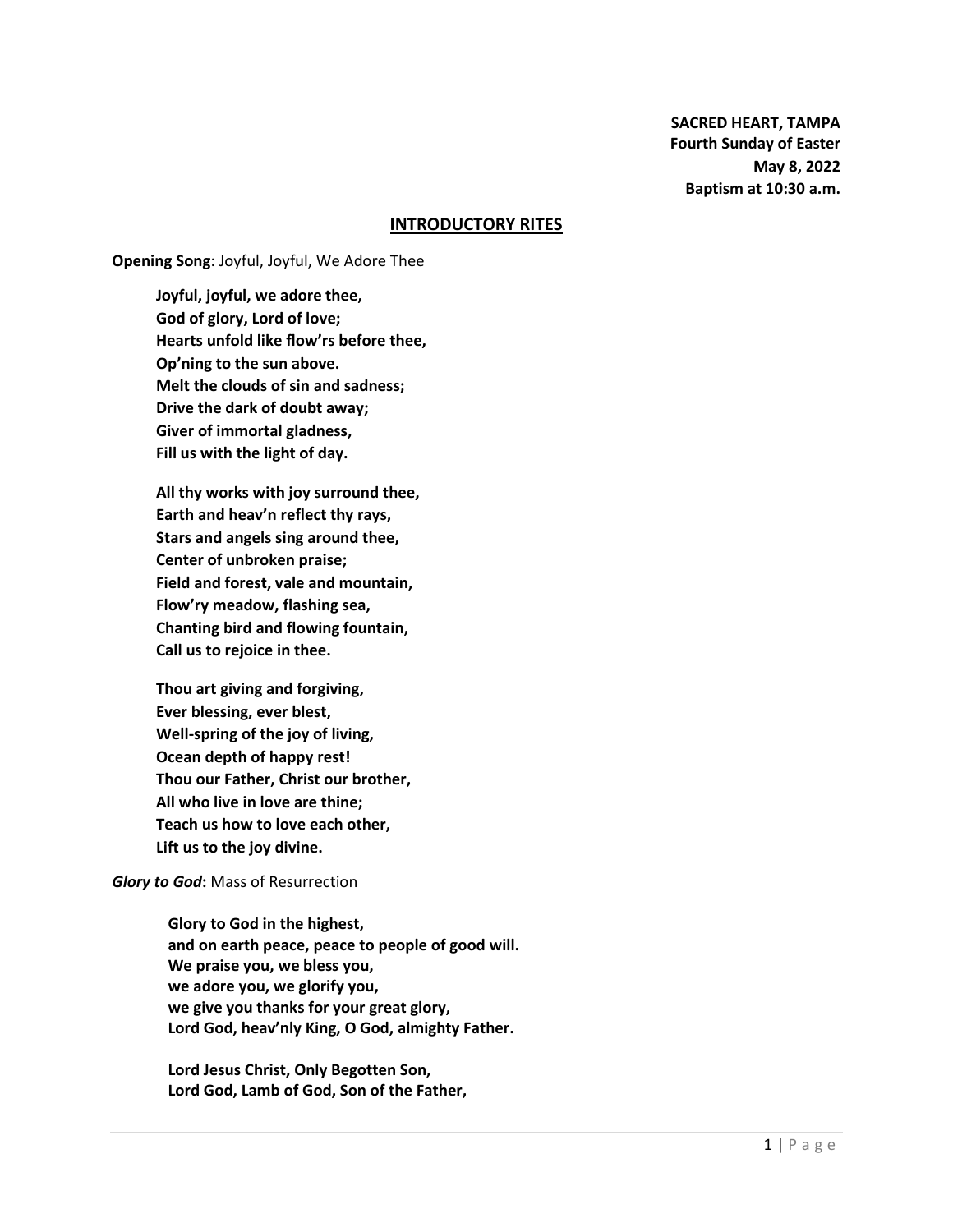**you take away the sins of the world, have mercy on us; you take away the sins of the world, receive our prayer; you are seated at the right hand of the Father, have mercy on us.**

**For you alone are the Holy One, you alone are the Lord, you alone are the Most High, Jesus Christ, with the Holy Spirit, in the glory, the glory of God the Father. Amen. Amen.**

## **LITURGY OF THE WORD**

**First Reading:** Acts 13:14, 43-52

*Psalm 100: We Are His People*

**We Are His People, the Sheep of His Flock (x2)**

*Text: Abbey Psalms & Canticles © 2010, 2018, USCCB Music JS Bach 'Sheep may safely graze' arr © 2021, Philip Jakob*

**Second Reading:** Rev 7:9, 14b-17

*Gospel Greeting:* Easter Alleluia (Hurd)

**Gospel:** Jn 10:27-30

**Homily**

**Renewal of Baptismal Promises**

#### **MUSIC FOR BAPTISMS**

| Procession to the Font:                              |
|------------------------------------------------------|
| Shepherd me, O God, beyond my wants,                 |
| beyond my fears, from death into life.               |
| Credal Chant:                                        |
| This is our faith. This is the faith of the Church.  |
| We are proud to profess it in Christ Jesus our Lord. |
| <b>Baptismal Acclamation:</b>                        |
| You have put on Christ, alleluia!                    |
| <b>Baptized in Christ, alleluia!</b>                 |

**Profession of Faith**

**Universal Prayer**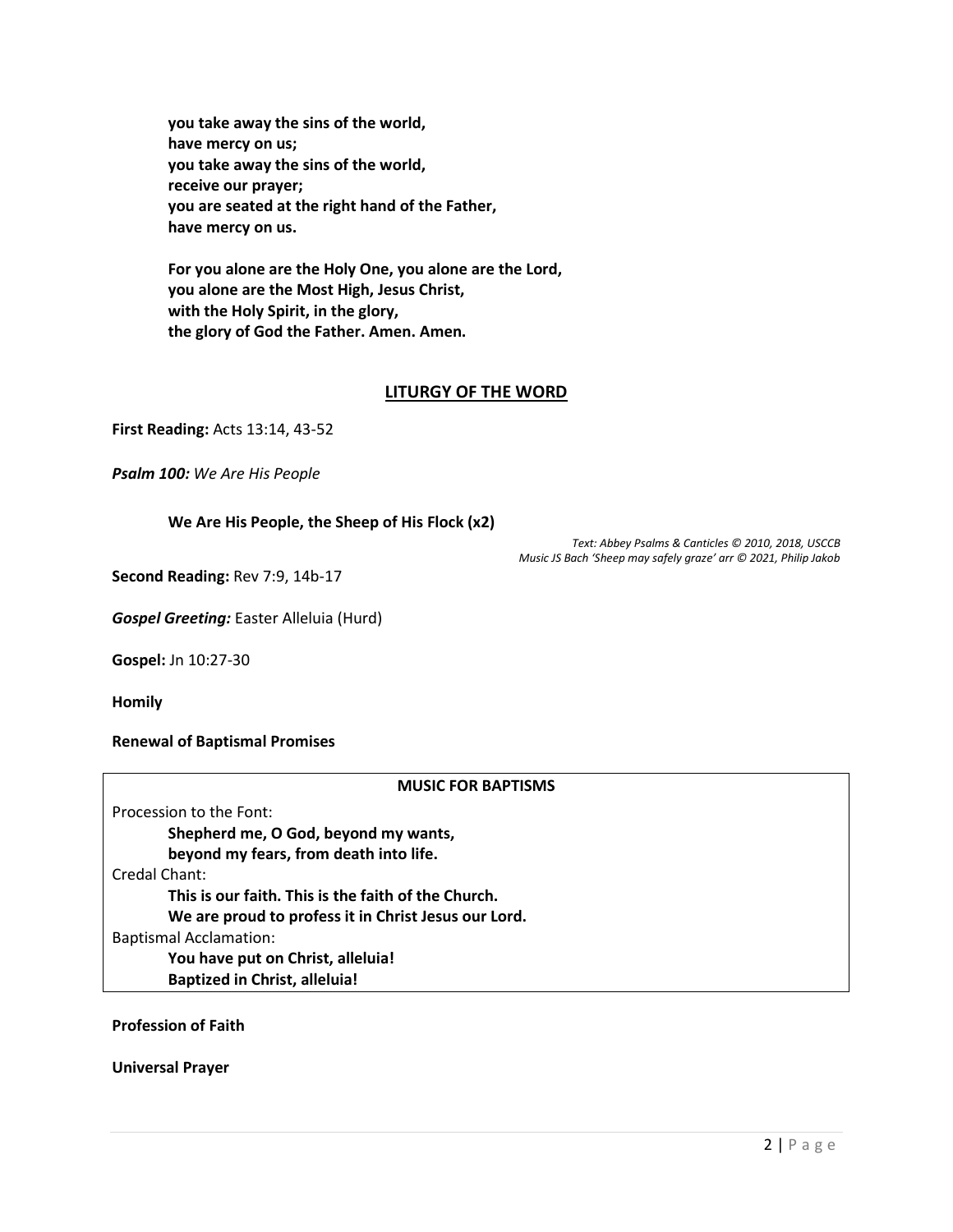## **LITURGY OF THE EUCHARIST**

*Preparation of Gifts & Altar*: The King of Love My Shepherd Is

**The King of love my shepherd is, Whose goodness fails me never; I nothing lack if I am his, And he is mine for ever.**

**Where streams of living water flow My ransomed soul he's leading, And where the verdant pastures grow With food celestial feeding.**

**Confused and foolish oft I strayed, But yet in love he sought me, And on his shoulder gently laid, And home, rejoicing, brought me.**

**In death's dark vale I fear no ill With you, dear Lord, beside me; Your rod and staff my comfort still, Your cross before to guide me.**

**You spread a table in my sight, Your saving grace bestowing; And O what transport of delight From your pure chalice flowing!**

**And so through all the length of days Your goodness fails me never: Good Shepherd, may I sing your praise Within your house forever.**

> *Text: 87 87; based on Psalm 23; Matthew 18; John 10; Henry Williams Baker, 1821–1877, alt. Music: Trad. Scottish melody.*

*Eucharistic Acclamations:* Mass of Resurrection (DeBruyn) Holy, Holy – We Proclaim – Amen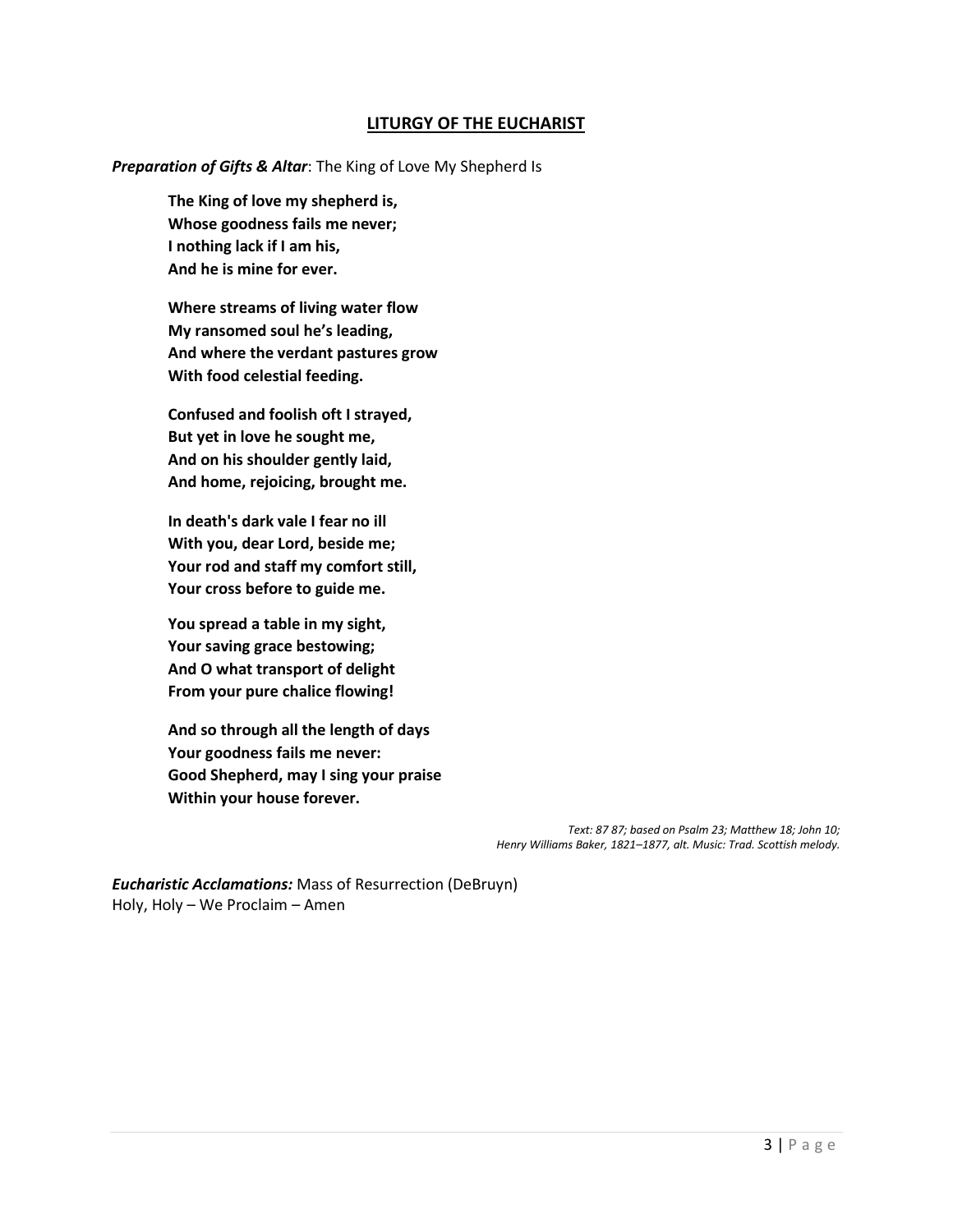## **COMMUNION RITE**

#### **Our Father**

*Lamb of God:* Mass of Resurrection (DeBruyn)

*Communion Song:* Jesus You Are the Bread for Us

**SHEPHERD ME, O GOD, BEYOND MY WANTS, BEYOND MY FEARS, FROM DEATH INTO LIFE.**

**God is my shepherd, so nothing shall I want, I rest in the meadows of faithfulness and love, I walk by the quiet waters of peace.**

**Gently you raise me and heal my weary soul, you lead me by pathways of righteousness and truth, my spirit shall sing the music of your name.**

**Though I should wander the valley of death, I fear no evil, for you are at my side, your rod and your staff, my comfort and my hope.**

**You have set me a banquet of love in the face of hatred, crowning me with love beyond my pow'r to hold.**

**Surely your kindness and mercy follow me all the days of my life; I will dwell in the house of my God for evermore.**

> *Text: Psalm 23; Marty Haugen, b.1950, © 1986, GIA Publications, Inc.*

#### **CONCLUDING RITE**

*Closing Song:* Surrexit Christus (Taize)

## **Alleluia, surrexit Christus, alleluia! Alleluia, cantate Domino, alleluia!**

Recessional: The Good Shepherd (Jesus Guridi)

#### **Reproduced by authorization of ONE LICENSE 711104-A**